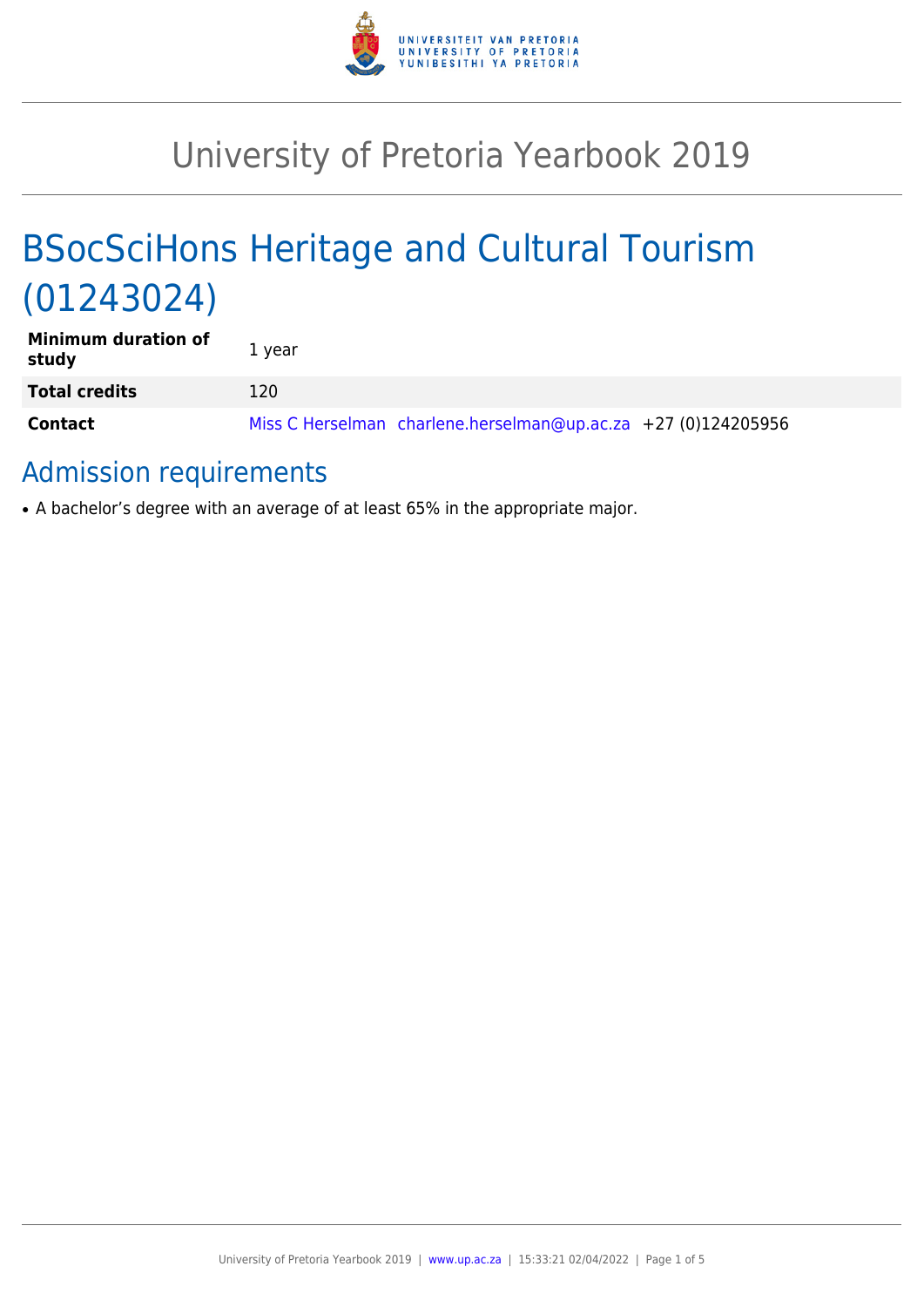

# Curriculum: Final year

## **Minimum credits: 120**

Elective Modules Select one module.

# **Core modules**

## **Trends in heritage and cultural tourism 752 (EFK 752)**

| <b>Module credits</b>         | 30.00                                              |
|-------------------------------|----------------------------------------------------|
| <b>Service modules</b>        | <b>Faculty of Economic and Management Sciences</b> |
| <b>Prerequisites</b>          | No prerequisites.                                  |
| <b>Contact time</b>           | 2 lectures per week                                |
| <b>Language of tuition</b>    | Module is presented in English                     |
| <b>Department</b>             | <b>Historical and Heritage Studies</b>             |
| <b>Period of presentation</b> | Year                                               |

#### **Module content**

Development of the concept heritage and cultural tourism, fields of research, approaches, different research methods.

# **Tourism research and methodology 754 (EFK 754)**

| <b>Module credits</b>         | 20.00                                  |
|-------------------------------|----------------------------------------|
| <b>Prerequisites</b>          | No prerequisites.                      |
| <b>Contact time</b>           | 2 lectures per week                    |
| Language of tuition           | Module is presented in English         |
| <b>Department</b>             | <b>Historical and Heritage Studies</b> |
| <b>Period of presentation</b> | Semester 1                             |

#### **Module content**

Development of the concept heritage and cultural tourism, fields of research, approaches, different research methods.

# **Research report: Heritage and cultural tourism 757 (EFK 757)**

| <b>Module credits</b>         | 30.00                                  |
|-------------------------------|----------------------------------------|
| <b>Prerequisites</b>          | No prerequisites.                      |
| Language of tuition           | Module is presented in English         |
| <b>Department</b>             | <b>Historical and Heritage Studies</b> |
| <b>Period of presentation</b> | Year                                   |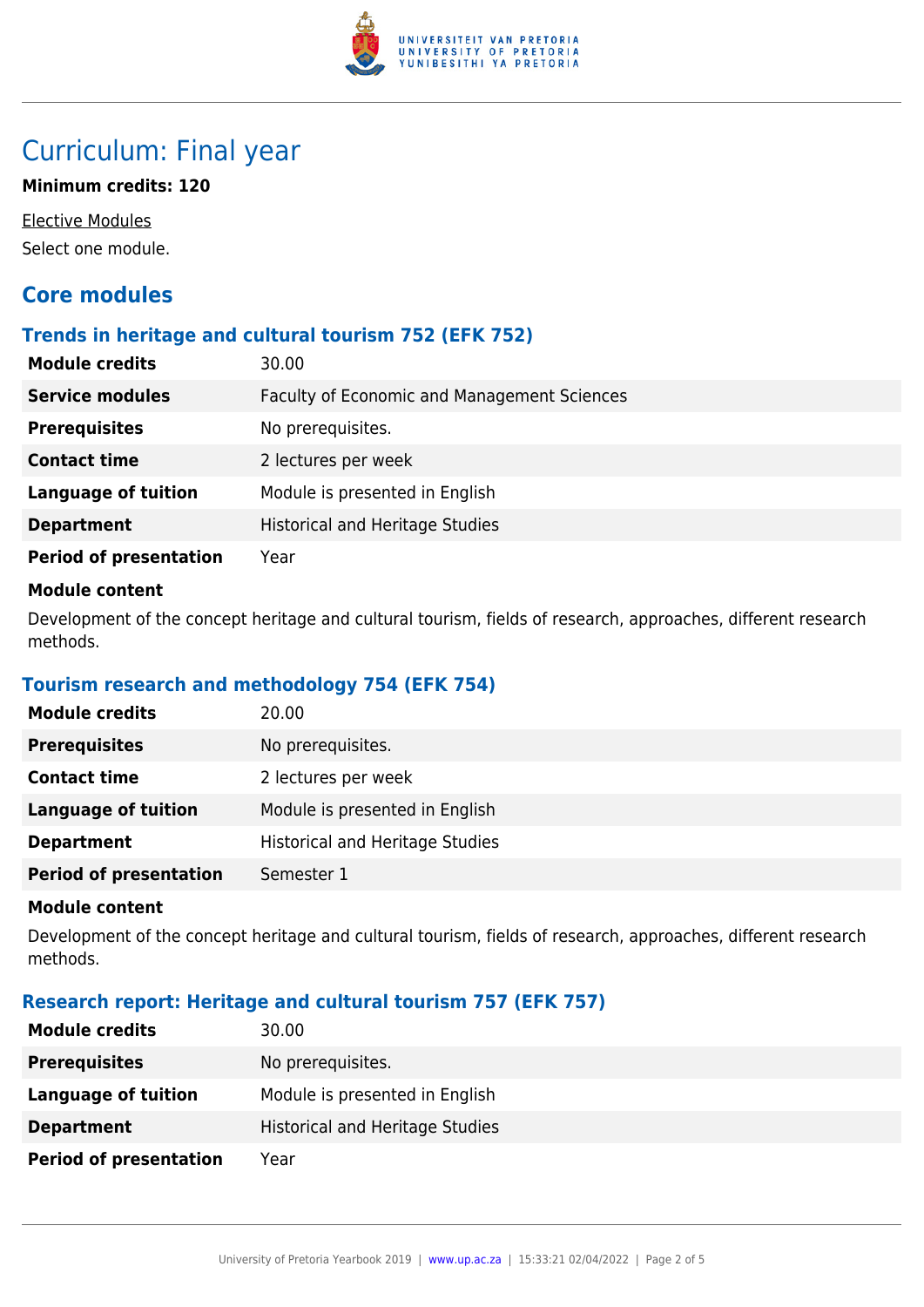

#### **Module content**

A research report on an aspect of heritage and cultural tourism.

# **Cultural tourism 758 (EFK 758)**

| <b>Module credits</b>         | 20.00                                  |
|-------------------------------|----------------------------------------|
| <b>Prerequisites</b>          | No prerequisites.                      |
| <b>Contact time</b>           | 2 lectures per week                    |
| Language of tuition           | Module is presented in English         |
| <b>Department</b>             | <b>Historical and Heritage Studies</b> |
| <b>Period of presentation</b> | Semester 2                             |

#### **Module content**

Cultural-anthropological interest in tourism. Tourism and identity construction. Tourism as a form of pilgrimage, imperialism and globalisation. Tourism and sustainable development.

# **Elective modules**

## **Archaeology 751 (AGL 751)**

| <b>Module credits</b>         | 30.00                          |
|-------------------------------|--------------------------------|
| <b>Prerequisites</b>          | No prerequisites.              |
| <b>Contact time</b>           | 2 lectures per week            |
| Language of tuition           | Module is presented in English |
| <b>Department</b>             | Anthropology and Archaeology   |
| <b>Period of presentation</b> | Semester 1                     |

#### **Module content**

Advanced archaeological theory

In-depth, participative seminar-style examination of the function of archaeological theory and its development globally and in Africa. Covers cutting-edge theoretical developments such as landscape, gender and agency. Students will also be taught core-research skills to enhance critical thinking and evaluation.

# **Current issues in archaeology 753 (AGL 753)**

| <b>Module credits</b>         | 30.00                          |
|-------------------------------|--------------------------------|
| <b>Prerequisites</b>          | AGL 751                        |
| <b>Contact time</b>           | 2 lectures per week            |
| <b>Language of tuition</b>    | Module is presented in English |
| <b>Department</b>             | Anthropology and Archaeology   |
| <b>Period of presentation</b> | Semester 2                     |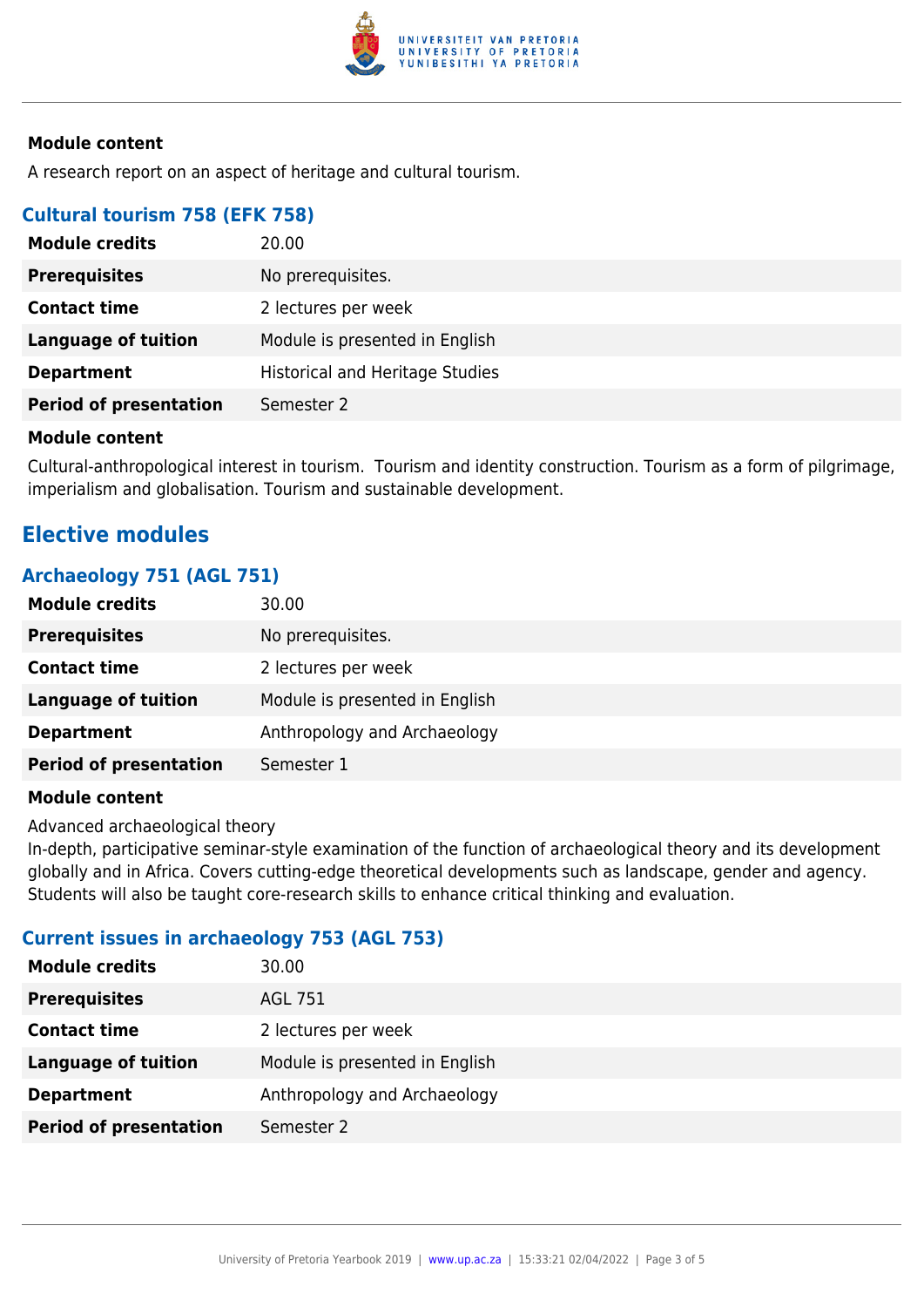

#### **Module content**

This module will cover a range of contemporary issues in archaeology, ranging from the emergence of social complexity and state systems in southern Africa, to the understanding of material culture in the archaeological record. The module content is intended to be dynamic, reflecting contemporary trends and emerging issues, whilst being anchored in the core research themes and specialities of the Department.

# **Politics of identity 756 (APL 756)**

| <b>Module credits</b>         | 20.00                                                 |
|-------------------------------|-------------------------------------------------------|
| <b>Prerequisites</b>          | No prerequisites.                                     |
| <b>Contact time</b>           | 1 other contact session per week, 2 lectures per week |
| <b>Language of tuition</b>    | Module is presented in English                        |
| <b>Department</b>             | Anthropology and Archaeology                          |
| <b>Period of presentation</b> | Quarter 1 or 2 or 3 or 4                              |
|                               |                                                       |

#### **Module content**

Globalisation and localisation. Multiculturalism and its multiple meanings. Politics of identity in the postmodern age of neo-liberal capitalism.

# **Contemporary ethnography 761 (APL 761)**

| <b>Module credits</b>         | 20.00                                                 |
|-------------------------------|-------------------------------------------------------|
| <b>Prerequisites</b>          | No prerequisites.                                     |
| <b>Contact time</b>           | 2 lectures per week, 1 other contact session per week |
| <b>Language of tuition</b>    | Module is presented in English                        |
| <b>Department</b>             | Anthropology and Archaeology                          |
| <b>Period of presentation</b> | Quarter 1 or 2 or 3 or 4                              |

#### **Module content**

The production of ethnographic texts, reflexivity in ethnographic writing, postmodernism, contemporary concerns about ethnographic texts and the "crisis of representation". A critical reading of three recent ethnographies.

#### **South African history 704 (GES 704)**

| <b>Module credits</b>         | 20.00                                  |
|-------------------------------|----------------------------------------|
| <b>Prerequisites</b>          | No prerequisites.                      |
| <b>Contact time</b>           | 2 lectures per week                    |
| <b>Language of tuition</b>    | Module is presented in English         |
| <b>Department</b>             | <b>Historical and Heritage Studies</b> |
| <b>Period of presentation</b> | Semester 2                             |
|                               |                                        |